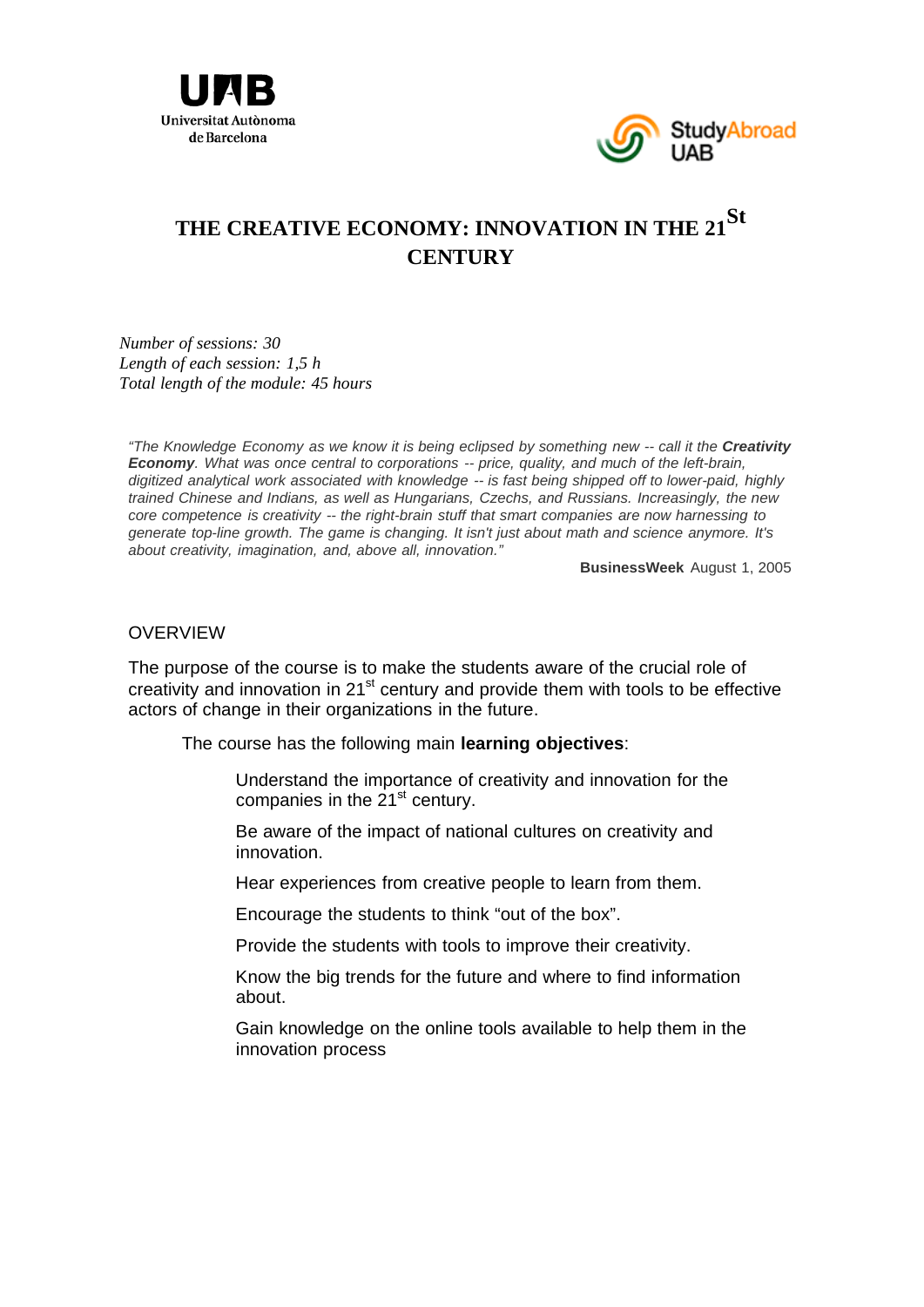



### REQUIREMENTS

All classes are taught in English, so one fundamental requirement is the control of the English Language.

#### **CONTENTS**

- 1. Innovation in the 21<sup>st</sup> century: from the Knowledge Economy to the "Creative Economy"
- 2. Innovation: a strategic process
- 3. Managing Innovation in the organizations.
- 4. Innovation and Culture: some cultures are more innovative than others.
	- a. Cultural traits encouraging creativity and innovation
	- b. The top 20 innovative companies in the world
	- c. The most creative cities in the world
- 5. Design and Culture
	- a. The impact of national cultures on the consumer preferences in Design
- 6. Innovation and Personality: some people more creative than others.
	- a. Herrmann Brain Dominance Instrument HBDI
	- b. Psychological profile of creative people
	- c. Motivations for creativity
	- d. Hearing from well-known creative people
		- i. Initial motivation?
		- ii. What were their personalities like?
		- iii. Influence from childhood?
		- iv. Were they influenced by their parents?
		- v. Were the creative people loners?
		- vi. Did they start being creative early in life or at a later stage?
		- vii. Can you learn to be creative?
- 7. Are you creative?
	- a. Creativity Test
- 8. Improving your creativity
	- a. Lateral Thinking
	- b. SCAMPER
- 9. Creative teams
	- a. The concept of "Collective Intelligence"
	- b. Six Sigma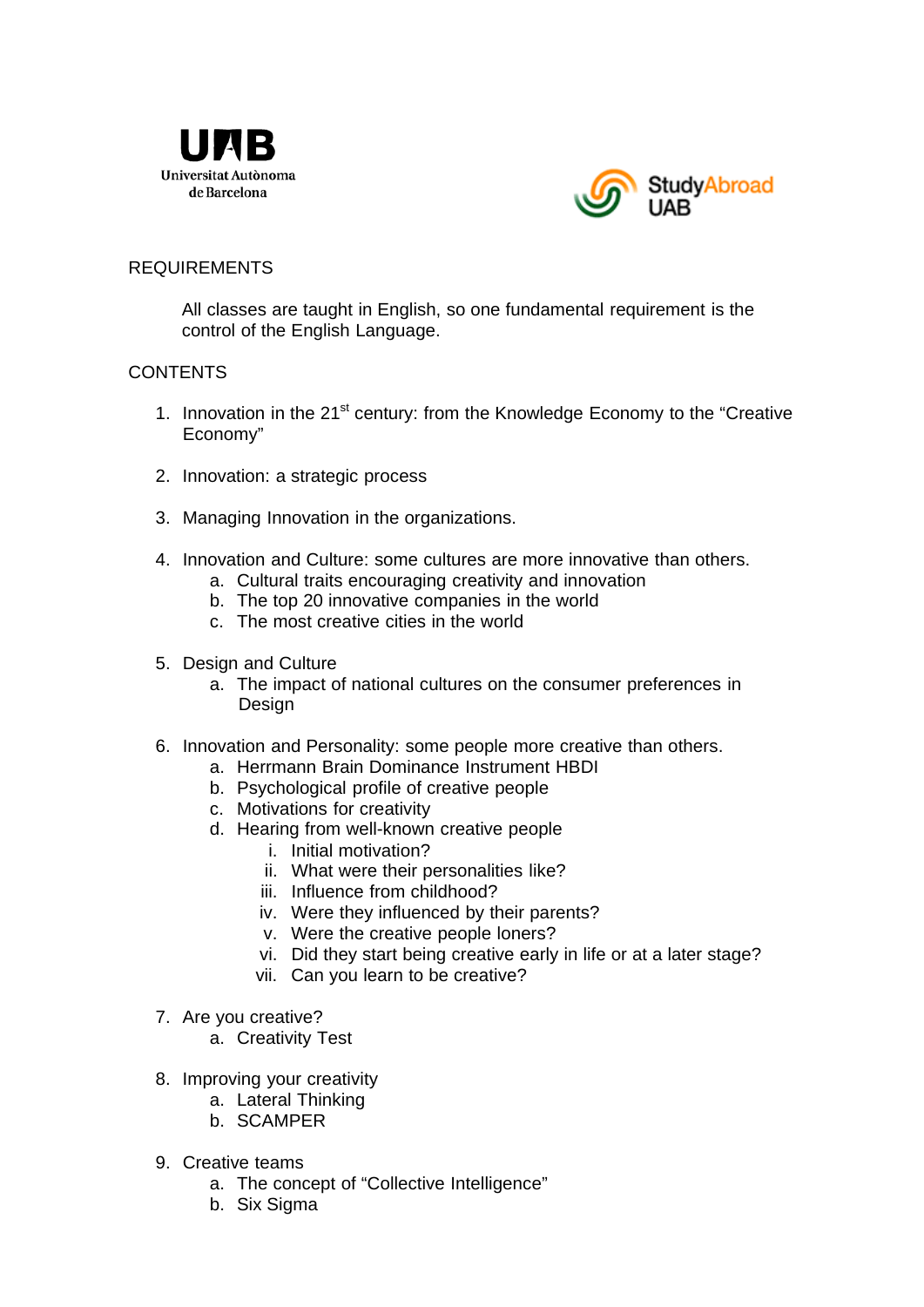



- c. Design Thinking
- d. Brainstorming
- e. De Bono Thinking Hats

## 10. Big trends for the future

- a. Cool Hunting
- b. Trend Watching
- c. Futurists
- d. Gapminder

## 11. Innovation gurus

- a. John Howkins
- b. Tim Brown
- c. David Kelley
- d. Daniel Goleman

## 12. Online innovation tools

- a. Opportunity Identification
- b. Brainstorming
- c. Research
- d. Prototyping
- e. Validation
- f. Implementation
- 13. Creativity in Catalonia
	- a. BCD Barcelona Centre de Disseny (Barcelona Design Center)
	- b. Barcelona Design Week
- 14. Guest speakers (designer, Design Manager at HP, an artist)

#### GRADING

The final grade of each student is determined considering the following weights:

**30%** - **Attendance** & **Participation**: Participation in class and involvement in class debates during presentations

**30%** - **Case-study assignments:** Quality and originality, as well as commitment will be considered.

#### **40%** - **Final case or exam**